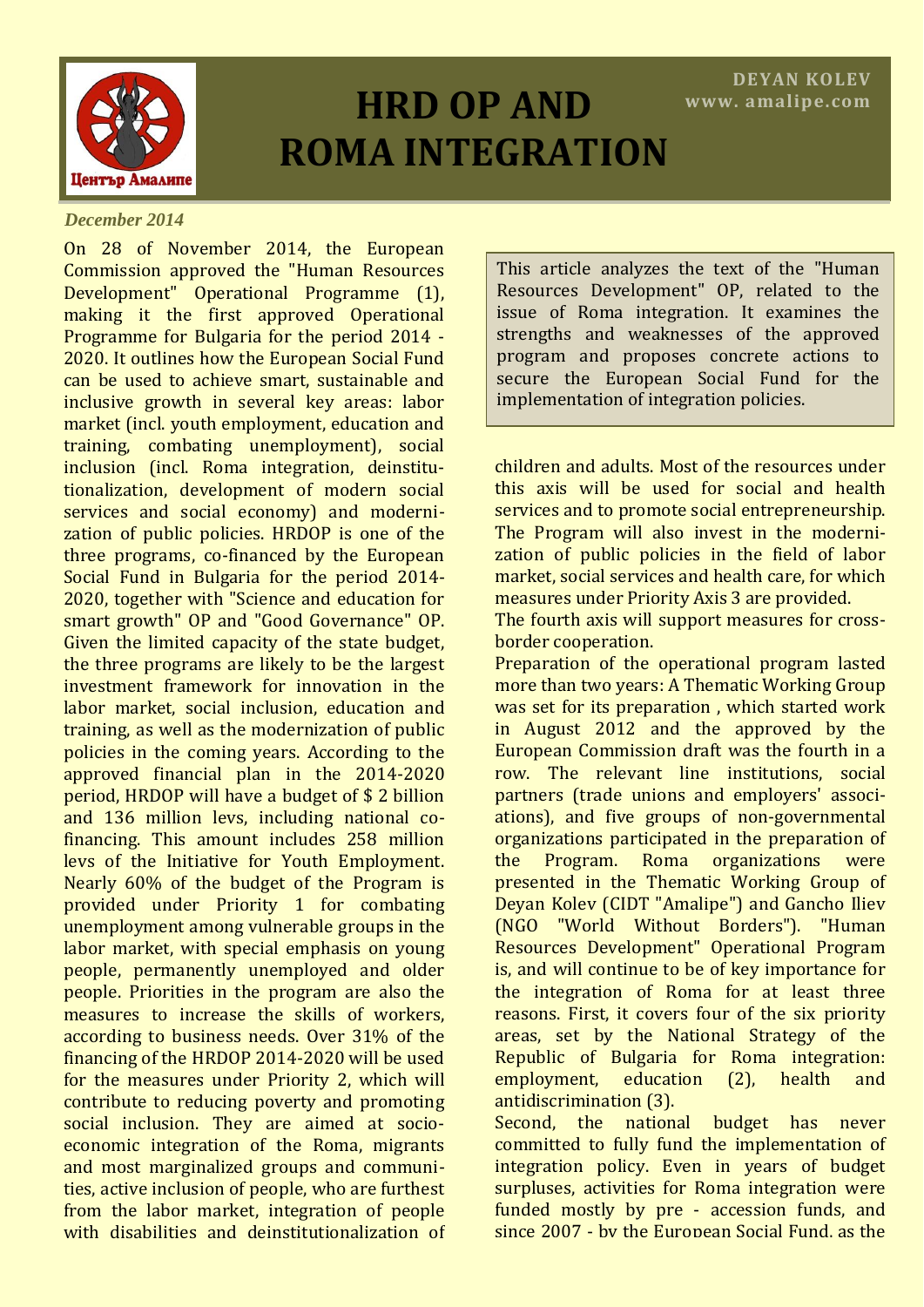contribution of national programs was modest. It is unlikely to expect that this will change in the coming years: especially taking into account the fact that after 2010 many system activities previously financed from the state budget were "transferred" to OPHRD: for example full day organization of the educational process in central schools and others. In this situation, the Program seems to be the main source of financial support for the implementation of the National Strategy for Roma integration. Although the presumption of European funding is that it should be complementary to national, regarding Roma integration, the European Commission has allowed exception and do not require evidence of systematic funding of the integration policy of national budgets. It is an exception (in the EU framework for national strategies for Roma integration is required "to provide sufficient resources from national budgets, which will be complemented, where appropriate, by international funding or EU funding"), and it is not clear how long the Commission will agree with it. But it can be declared with high probability that in the current programming period the exception will be granted as a rule, which is proved by the fact that the interpretation of the pre - convention 9.2. "A national strategic framework for Roma Inclusion policy is introduced", the Commission has not included the requirement for funding from the state budget. Recommendations of the European Council of December 9, 2013 required national funding, but not imperatively and without classifying it as a "leading" one(4).

Third, during the 2007-2013 period OPHRD made the first steps to finance operations supporting targeted Roma integration: 7 operations for a total of over 57 million (See Annex 1) There is reason to expect developing and expanding of these initial steps - as by OPHRD and by the independent "Science and education for smart growth" OP (5)

This article analyzes the text of the OP "Human Resources Development", which are related to the issue of Roma integration. It examines the strengths and weaknesses of the approved program and proposes concrete actions to secure funding by the European Social Fund for the implementation of integration policies.

The article states the following strengths of OPHRD:

1. The overall theme of inclusion of Roma integration in the Program: through a combination of targeted and common approach, defining Roma as a specific target group, inclusion of indicators and specific goals to achieve, related to Roma integration in all priority axes and the availability of indicative budget for targeted investment priority 2.1 .;

2. The inclusion of investment priority "2.1. Socio-economic integration of marginalized communities such as Roma";

3. The approach to support targeted projects for Roma integration: a decentralized approach to support multisectoral interventions, implementing municipal plans and regional strategies for Roma integration;

4. The created conditions for active involvement of civil society and the Roma community in the planning and implementation of the OP HRD.

At the same time, the article outlines certain challenges to the successful implementation of the OP HRD:

1. The capacity for implementation of integration policies at the local level in many municipalities is too low;

2. There is a lack of appropriate institutional and administrative framework at national level to assist municipalities in the preparation and implementation of multisectoral integration projects, to plan interventions and procedures, to monitor and evaluate;

3. The planned budget and indicators to investment priority 2.1. are relatively low;

4. There is no appropriate framework for integrated projects that bring together resources from OP HRD, OP "Science and education for smart growth" and OP "Regions in growth" / the Program for rural areas.

The article offers concrete solutions for overcoming the above weaknesses.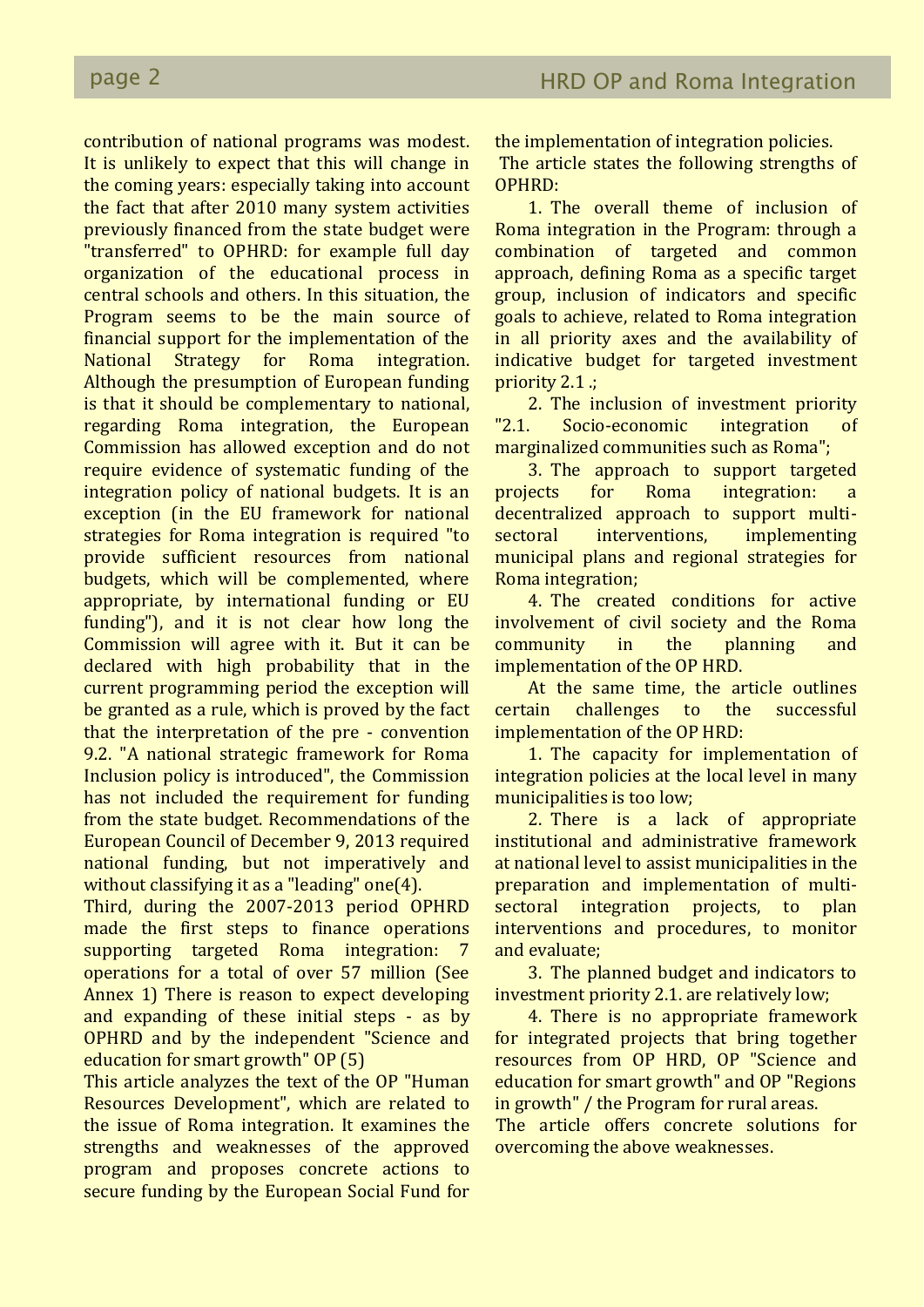## **ROMA IN THE PLANNING OF HRD OP**

Roma organizations were actively involved in the preparation of the HRDOP by participating in the Thematic Working Group and through several public forums. In June 2012 the Ministry of Labour and Social Policy organized the selection of representatives of five groups of NGOs, one of which was "Social organizations working for integration of minority ethnic groups and immigrants". Organizations chose as their representative in the TWG Deyan Koley (CIDT "Amalipe"), and as his deputy - Gancho Iliev (NGO "World Without Borders"), who participated actively in the work of the group. In addition, the organizations held forums, where they presented their demands and discussed them with various stakeholders at local and regional level, incl. regional forums in Veliko Tarnovo, Burgas, Stara Zagora, Pazardzhik and Vratsa.

Participating in the development of OPHRD Roma organizations have changed the essential elements of the original appearance of the program on Roma. This fact is stated in the operational program itself, which states that "At the proposal of the NGO from Group 1 - Social organizations working for the integration of minority ethnic groups and immigrants, the civil sector was included as a partner in the implementation of public policies for social inclusion. The group's proposals also supported the formulation of the target groups within the Priority axis 2 and IP 1, and the inclusion of the implementation of regional and municipal strategies for Roma integration in the guiding principles for the selection of operations in the same investment priority". It could be stated that in the section on Roma, Roma organizations in the full sense of the word were co-authors of OPHRD.

## **ROMA IN HRDOP**

The very first draft of the OP "Human Resources Development" contained texts related to Roma and Roma integration. This fact was not accidental: in the previous programming period 2007-2013, OPHRD was the program, which in the highest degree included the topic of social inclusion of Roma and the Managing Authority has accumulated positive experience in cooperation with Roma NGOs and in the management of procedures which strongly supported Roma integration. However, the initial versions of OPHRD contained significant weaknesses. For example, "Roma" indicators and interventions were provided only to the IP 2.1., which would severely restrict the possibility of the other investment priorities to support activities in the Roma community. On the other hand, the text of the IP 2.1. "Socio-economic integration of marginalized communities such as Roma" had important shortcomings: it did not include activities for community development and tackling anti-Roma stereotypes, as well as the requirement to carry out projects to implement municipal plans for Roma integration, in the target groups of IP 2.1. were included a wide range of vulnerable groups and Roma were missed, etc. All this would probably distract the impact of OPHRD and would prevent targeted support for the implementation of policies for Roma integration.

Gradually, those weaknesses were removed and the final version of the operational program includes texts that create the necessary prerequisites to support the implementation of the National Strategy of the Republic of Bulgaria for Roma Integration with funds from the European Social Fund. The Roma issue is included in Section 1 "Strategy for the contribution of the operational program to the implementation of the Union strategy for smart, sustainable and inclusive growth and the achievement of economic, social and territorial cohesion", which outlines the main approaches of impact. Concerning the Roma, the section states that "OPHRD will focus on improving access to employment, education, social and health services for Roma. In line with the approach in the National Strategy, OPHRD applies focused and integrated approach to vulnerable citizens of Roma origin, which does not preclude the provision of support for disadvantaged people from other ethnic groups." OPHRD strategy is based on three main pillars: (1) Higher and better employment; (2) Reducing poverty and promoting social inclusion; (3) Modernization of public policies. Roma integration as a specific area of impact is situated in the second pillar, but the need for intervention in the Roma community are indicated in the other two pillars as well.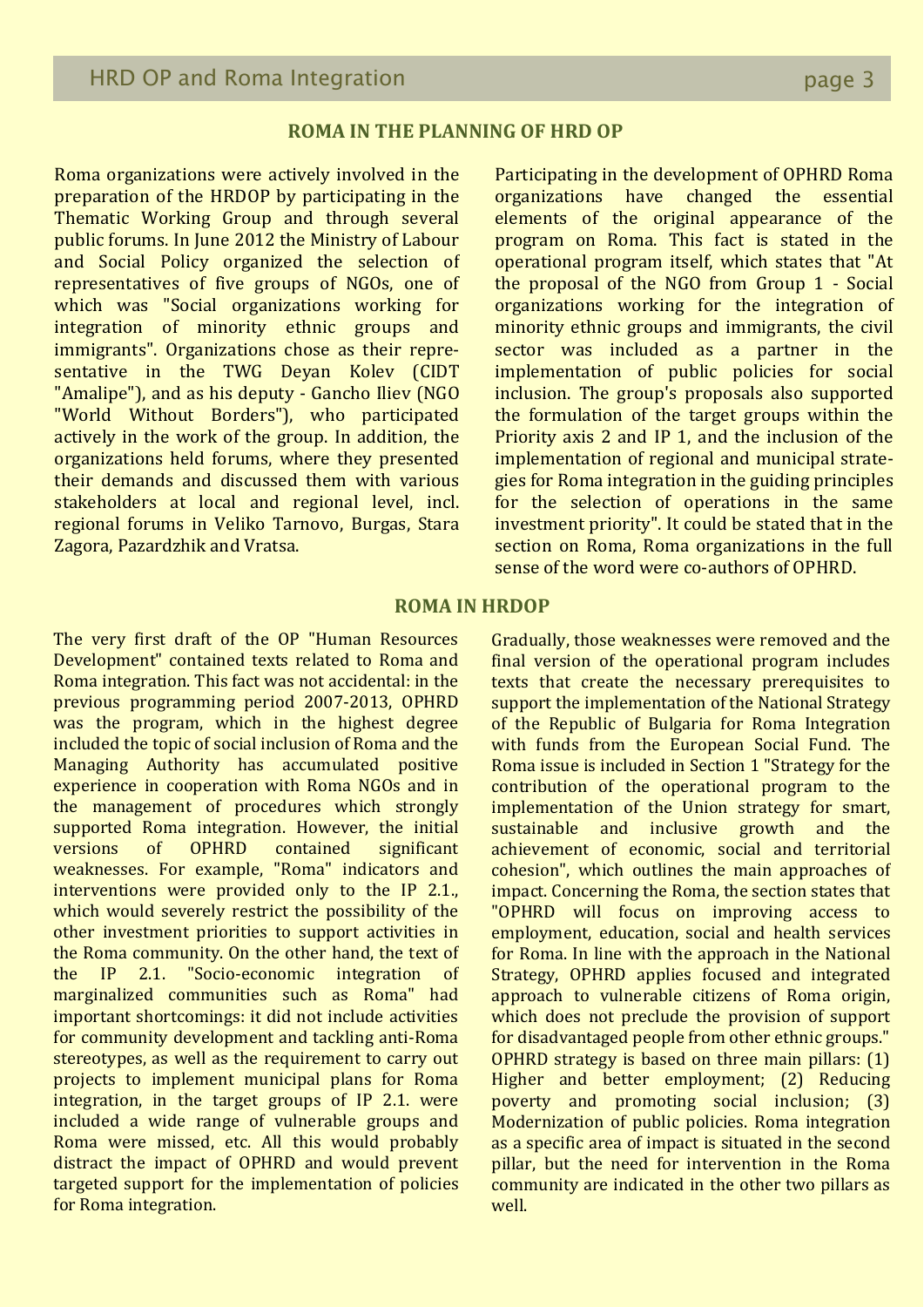In accordance with the described strategy, Section 2.A. "Description of priority axis" contains many texts outlining possible interventions in the Roma community. Priority Axis 1 "Improving access to employment and the quality of working places" includes many indicators / result indicators: in essence, the main indicators in the IP 1.1, 1.2 and 1.3 (measuring outcomes of interventions to secure employment for the unemployed and young people ) will be measured in the Roma community as well. Thus, it is guaranteed that the implemented interventions will include enough unemployed Roma and Roma youth and will increase the capacity of institutions involved in the labor market to work in the Roma community. This is part of the use of the so called "mainstreaming" approach.

Weakness of the texts of Priority Axis 1 is the lack of examples of activities that would have guaranteed effect in the Roma community, i.e. lack of targeted activities: e.g. use of Roma labor mediators, different types of community centers and others. They are included in the justification of individual investment priorities, but not in the model supported activities. This weakness is not significant, since the indicative list of supported activities is not exhaustive and Monitoring Committee may add to it by the criteria for selecting the operations.

A significant weakness is the lack of indicators to measure the effect in the Roma community on investment priority "Self-employment, entrepreneurship and business". It is well known that many of the Roma deal with small business (often - in the informal economy), while to some of the specific Roma groups entrepreneurship is part of ethnic psychology. It is an error that this important part of the Roma remains unnoticed by OPHRD.

As expected, Priority 2 "Reducing poverty and promoting social inclusion" includes the issue of Roma integration in the most profound and multifaceted way. This axis includes the targeted investment priority "Socio-economic integration of marginalized communities such as Roma", in which Roma is one of the main target groups, as well as indicators and indicative budget. This IP, which is important merit of the program, is described in detail below.

Outcome indicator measuring achieved through

interventions Roma is included in 2.4 IP. "Promoting social entrepreneurship", which is a strong part of this priority, especially when compared to the IP "Selfemployment, entrepreneurship and business" under Priority Axis 1.

The Roma issue is included in the smaller priority axis 3 "Modernization of institutions" and 4 "Transnational cooperation". Axis 3 is a prerequisite for increasing the capacity for monitoring and evaluation of the National Strategy for Integration of Roma, which is a requirement of preliminary conventions. A serious weakness of this axis is that it does not invest resources in joint activities of institutions and NGOs. Although this request was repeatedly placed on all groups of NGOs involved in the preparation of the OP HRD, it was diverted from the Managing Authority on the grounds for differentiation with OP "Good Governance". Thus OPHRD will not support targeted joint initiatives of institutions with non-governmental organization, unless the activities supported under Axis 1 and 2. This can be defined as a significant deficiency, since in some areas - e.g. Roma integration and social services - NGOs are key players with an accumulated capacity.

Regulation of the European Social Fund (art. 6, para. 3) provides opportunities for investments in capacity and joint action with NGOs, putting them on equal bases with the social partners: it is a pity that OPHRD do not use this opportunity.

Priority Axis 4 includes the ability to transfer best practices in IP "Socio-economic integration of marginalized communities such as Roma," an indication of result and financial resources. This will provide an opportunity to learn from the experience of other states with large Roma population - e.g. Romania. Table 24 "Applicable preconditions and evaluation of their implementation" also contains an important component associated with the Roma issue: preconvention 9.2. "Roma Inclusion" and its definition as "partially implemented", as well as defining the criteria for the implementation of this convention as outstanding. As I had the opportunity to point out in another one of my analysis "Partnership Agreement and Roma integration in Bulgaria" the introduction of ex-ante conditionality EXAC is an important innovation for the current programming period, which will enable the European Commission not to approve or suspend payments to national management authorities. One of the ex – ante conditionalities set by the Partnership Agreement and by OPHRD is 9.2. "A national strategic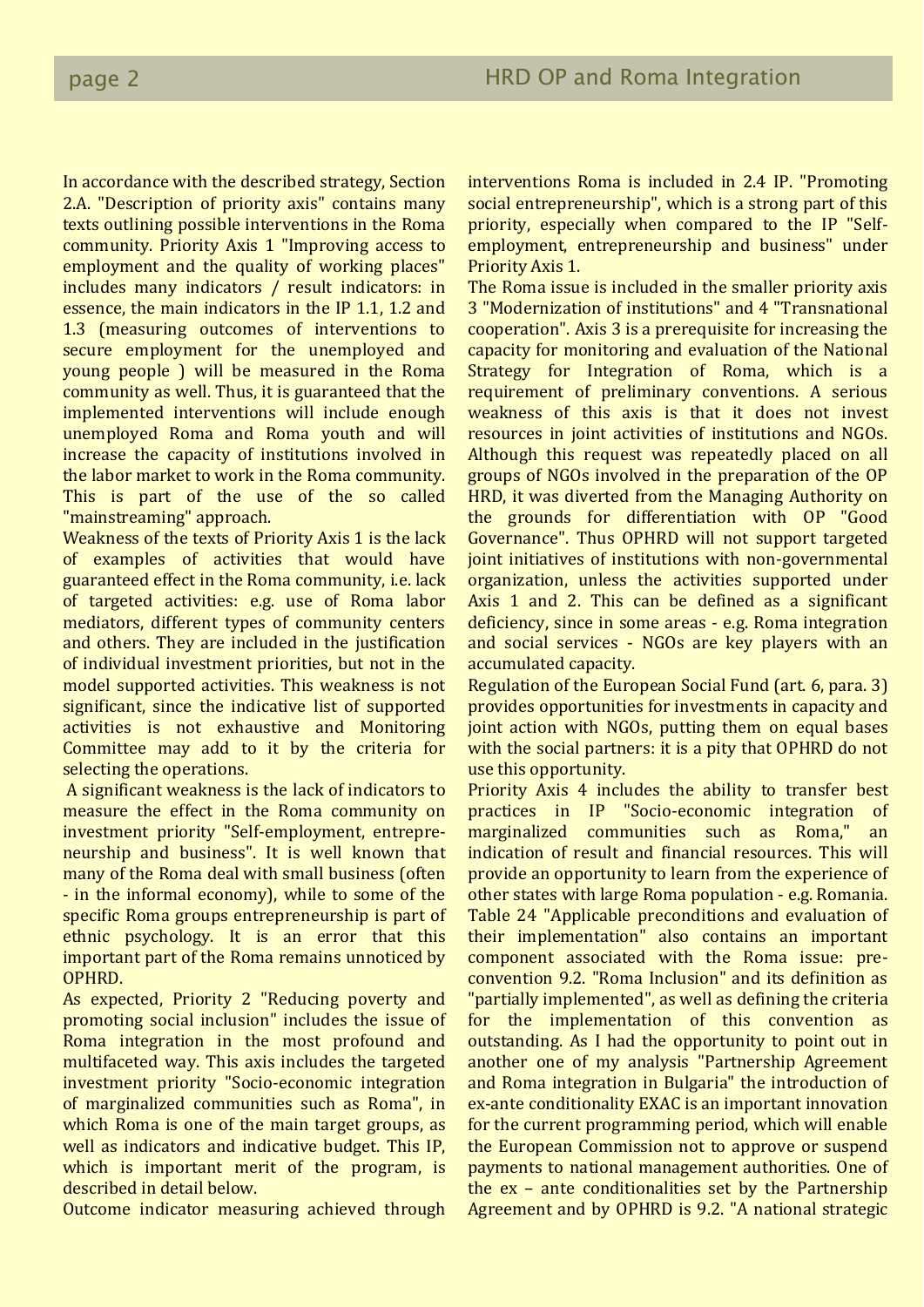Priority Axis 4 includes the ability to transfer best practices in IP "Socio-economic integration of marginalized communities such as Roma," an indication of result and financial resources. This will provide an opportunity to learn from the experience of other states with large Roma population - e.g. Romania.

Table 24 "Applicable preconditions and evaluation of their implementation" also contains an important component associated with the Roma issue: pre-convention 9.2. "Roma Inclusion" and its definition as "partially implemented", as well as defining the criteria for the implementation of this convention as outstanding. As I had the opportunity to point out in another one of my analysis "Partnership Agreement and Roma integration in Bulgaria" the introduction of ex-ante conditionality EXAC is an important innovation for the current programming period, which will enable the European Commission not to approve or suspend payments to national management authorities. One of the ex – ante conditionalities set by the Partnership Agreement and by OPHRD is 9.2. "A national strategic policy framework for Roma Inclusion is set". Table 24 defines two performance criteria of EXAC 9.2, the first of which is a compilation of four criteria: "A strategic policy framework for Roma inclusion is set, which:

• sets achievable national goals for Roma integration to bridge the gap with the rest of the population. These goals should address the four goals of the EU for integration of the Roma regarding access to education, employment, healthcare and housing;

• Identifies, where appropriate, disadvantaged micro-regions or segregated neighborhoods, where communities are most deprived, using already available socio-economic and territorial indicators (ie very low educational level, longterm unemployment, etc.);

• includes strong monitoring methods to assess the impact of actions for the integration of Roma and reviewing mechanism to adapt the strategy;

• is designed, implemented and monitored in close cooperation and continuous dialogue with Roma civil society, regional and local authorities'; Failure of the third sub-criterion related to the existence of an appropriate system for monitoring and evaluation of the integration policy is the cause of this entire criterion to be assessed as unfulfilled and pre-convention - as partly implemented. A curious fact is that in previous drafts of OPHRD Bulgarian government submitted EXAC 9.2. as fully implemented, but at the insistence of the European Commission it is referred to as "partially" completed.

Determination of EXAC 9.2. as partially implemented is definitely closer to reality. This rather negative assessment gave the chance and the incentive to work not only for the introduction of a comprehensive system for monitoring and evaluation, which is imperative and very serious lack. Operation for development and approbation of such a system will be the first procedure, financed by the new OPHRD. The assessment gives indirectly chance to work and to increase the capacity of NCP (ie the Secretariat of the National Council for Cooperation on Ethnic and Integration Issues), as well as for the overall improvement of the institutional framework for implementation of the integration policy. It is therefore important that the system for monitoring and evaluation should not be limited only to the so-called. administrative monitoring, but should also include forms of civil monitoring and community monitoring, as well as putting interaction between institutions, civil society organizations and local communities in a new way.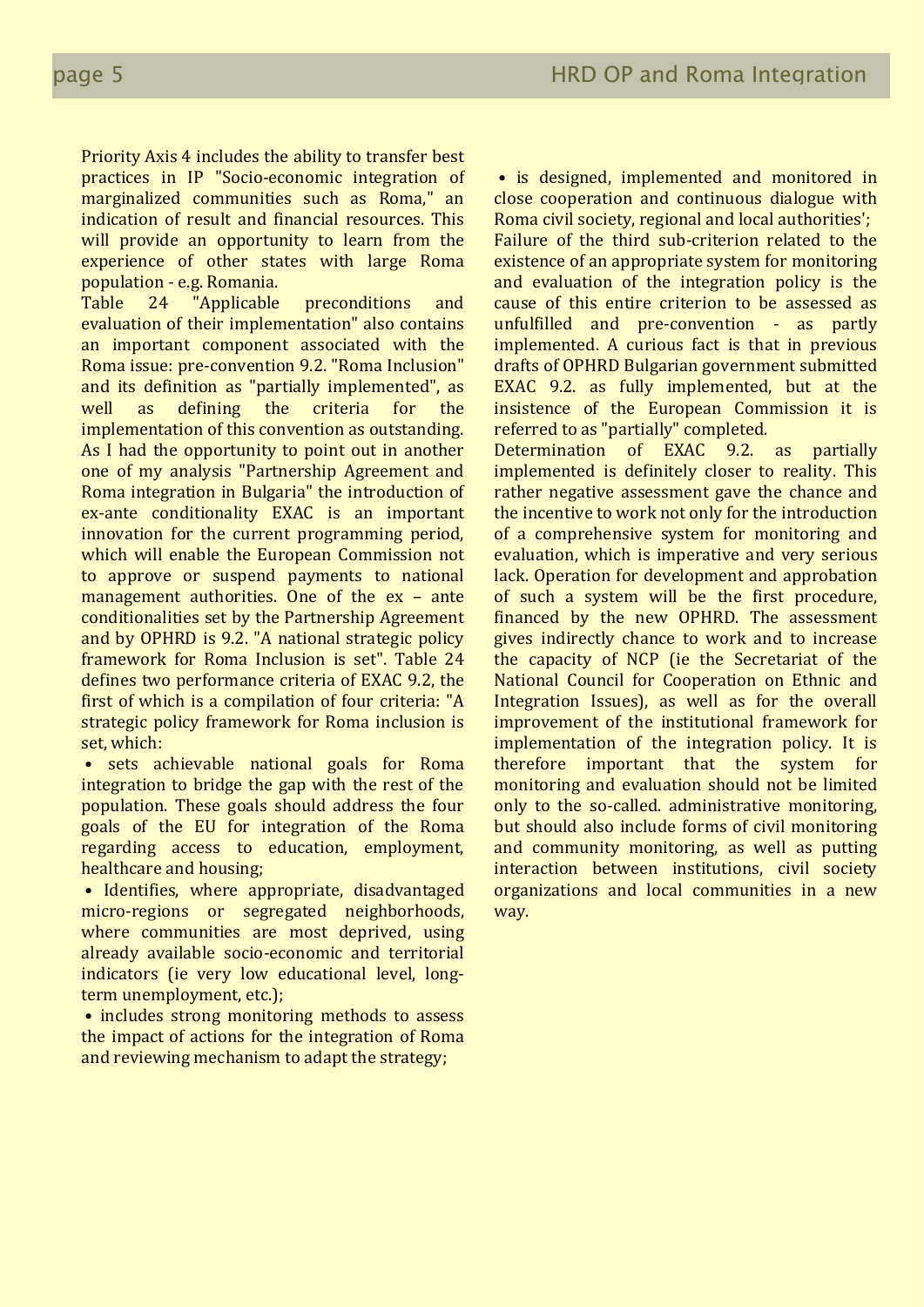# **OPHRD AND ROMA INTEGRATION: STRENGTHS**

The text of the OP "Human Resources Development" creates an appropriate basis for supporting policies for Roma integration - at national and local level - with funds from the European Social Fund. Among the strengths of the program can be distinguished:

1. The overall inclusion of Roma integration issue in OPHRD: the proposed combination of targeted and general approach (i.e. determining the specific investment priority to support integration initiatives and the inclusion of integration activities in other investment priorities), the definition of Roma as a specific target group, the inclusion of indicators and specific goals to be achieved related to Roma integration in all priority axes and availability of indicative budget for targeted investment priority 2.1. create preconditions for supporting policies for Roma integration. Without exaggeration, one can say that the approved version of OPHRD has no need for considerable improvements in the overall inclusion of the subject of Roma integration. The program creates the necessary preconditions, without guaranteeing that they will be used: the latter will depend on the activity of the Monitoring Committee and stakeholders involved in it.

According inclusion of Roma issue, OPHRD 2014- 20 has continued improving and developing the program from the previous programming period. Then it was the only operational program, including explicitly Roma as a target group and supporting targeted procedures for the implementation of policies for Roma integration. The comparison between the way the issue of Roma integration is included in the new operational program clearly indicates the inclusion of a number of "lessons learned";

2. The inclusion of investment priority "2.1. Socio-economic integration of marginalized communities such as Roma "is important achievement of the program. It should be clarified that the regulation of the ESF for the current programming period offers a list of investment priorities of which national governments should choose which ones to include in their operational programs. I.e. the notion "marginalized communities such as Roma" was preset by the European Commission: Roma are the only ethnic

group mentioned in the regulation, which in itself is a clear indication of the importance of Roma integration. The inclusion of IP "Socio-economic integration of marginalized communities such as Roma" is important dignity of Bulgarian OPHRD.

The text of the priority is better scheduled and creates preconditions for the implementation of initiatives that will lead to real progress in the integration process at local level. As a specific purpose was defined "Increasing the number of persons from vulnerable ethnic communities involved in employment, education, training, health and social services with a focus on Roma, migrants, participants from other countries." The target groups of priority are defined in line with the goal: the Roma community; people from other countries; people at risk and / or the victims of discrimination; people living in areas with low population, rural and isolated areas, parts of towns, where there is a concentration of problems, creating a risk of poverty, social exclusion and marginalization (high unemployment, low income, limited access to public services, spatial segregation, spatial isolation, etc.).

The investment priority describes well the main problems and challenges facing Roma integration. It defines the types of activities that will be supported. They are grouped into four areas: improving access to employment, improving access to education, improving access to social and health services, community development and overcoming negative stereotypes. In each direction are set examples of activities that are in line with best practices and models verified in previous years. Particularly high can be appreciated the inclusion of direction "Development of local communities and overcoming negative stereotypes" and planned activities in it which would create the necessary supportive environment for the implementation of integration activities. The negative experience of Burgas and Varna, where unprepared community environment and the reaction of the ultra-nationalists impede the implementation of integrated interventions in the previous programming period clearly indicates that implementation of the activities of field 4 is a condition for the success of all other activities.

IP 2.1. sets and indicators, grouped in Table 4 and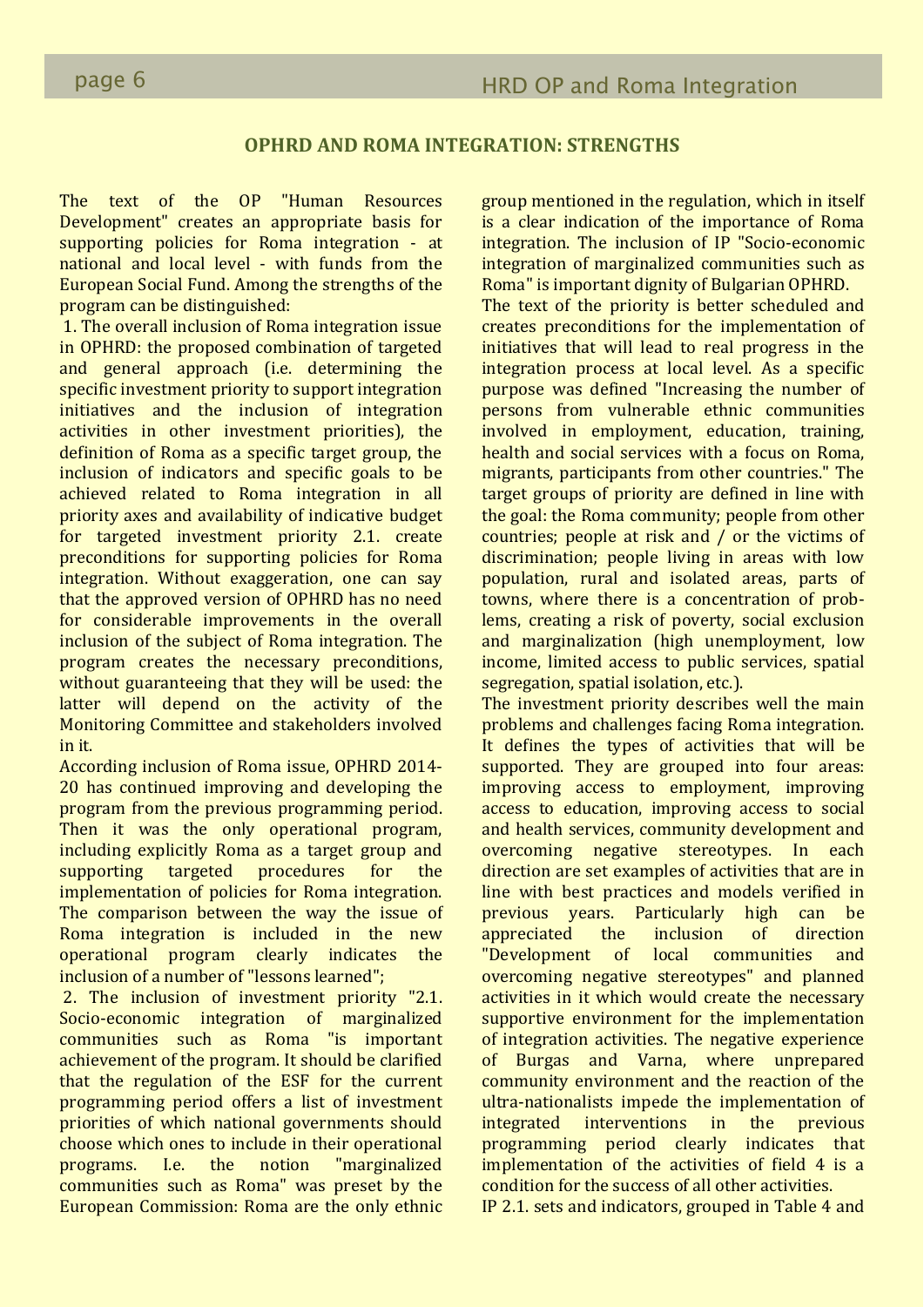Table 5. They are clearly measurable, although relatively modest, as indicated below.

3. The approach to support targeted projects for Roma integration can be defined as correct: OPHRD will use a decentralized approach to support multi-sectoral interventions, implementing municipal plans and regional strategies for Roma integration. Opportunities for implementation of a community development approach and standardization of certain interventions are also set.

IP 2.1. clearly indicates that the program will support integrated projects which bring together activities from different areas: employment, education, health and social services, development of local communities. Imperative will be the activities on the direction "Improving access to social and health services". It is also stated that this type of integrated projects should lead "to the objectives of key strategic documents: National Strategy of the Republic of Bulgaria for Roma Integration 2012-2020, the regional strategies and local plans for integration of Roma ... ".

I.e. by IP 2.1. can be financed the so-called "soft measures" of municipal plans for Roma integration, which are defined as the main instrument for implementing the National Strategy for Roma integration. This possibility and decentralized approach (set from the National Strategy, but unsecured financially) certainly have to be welcomed. The lack of a national institution with management powers in the field of Roma integration and lack of capacity to work in the Roma community among the central institutions can be - if only partially - compensated by active municipal policies. In the first quarter of 2013, 220 municipalities have adopted their Municipal plans for Roma integration 2013-14, and in 2014 began the development of similar plans for 2015- 20 period. We expect the municipalities to receive EU funding (or funding from the state budget) for the implementation of these plans. Opportunity provided by the IP 2.1. is currently the only chance municipal plans to be implemented. Open questions remaining unanswered are related to the opportunities for multi projects - funded by OP HRD OP "Science and education for smart growth" and OP "Regions in growth." The need for such projects is unmistakable: Municipal plans for Roma integration include both "soft" and "hard" measures, "soft" measures can hardly be conceived without education, etc. At the same time, there is currently no answer how it will secure multi-Fund projects, which is one of the most important challenges described below.

4. There are prerequisites for active involvement of civil society and the Roma community: this is particularly important against the background of the very limited capacity of local and national institutions for activities in the Roma community. The inclusion of NGOs and local communities is necessary to increase the capacity and efficiency of integration initiatives. OPHRD creates the necessary preconditions for this: in planning (NGOs actively participated in the drafting of the program, as indicated above), in implementation (NGOs are possible beneficiaries on IP 2.1., as well as on other investment priorities; IP 2.1. includes also the partnership principle as a horizontal principle) in monitoring and evaluation.

# 220 municipalities have adopted their Municipal **HRD OP: challenges and weaknesses**

Although described strengths, OP "Human Resources Development" contains certain weaknesses and will face important challenges in the implementation. Among them we can emphasize: **Exercise Exercise Exercise Constantinople** 

1. The capacity for implementation of integration policies at the local level in many municipalities is too low: some municipalities, especially the smaller municipalities in rural areas do not have sufficient human and financial resources nor the experience to implement large-scale multisectoral interventions in Roma community. In other municipalities, this is not a political priority. There is a real threat, given the selected decentralized approach, for these municipalities to not take real actions for Roma integration or activities undertaken to lead to no real results. This problem is systemic and is linked to inequality in the capacity of municipalities. During the previous programming period it has led to very serious imbalances in the absorption of European funds between different municipalities and even different regions, such as the lack of mechanisms to support smaller municipalities led to a further increase of disparities. It is very likely

to happen again in terms of the implementation of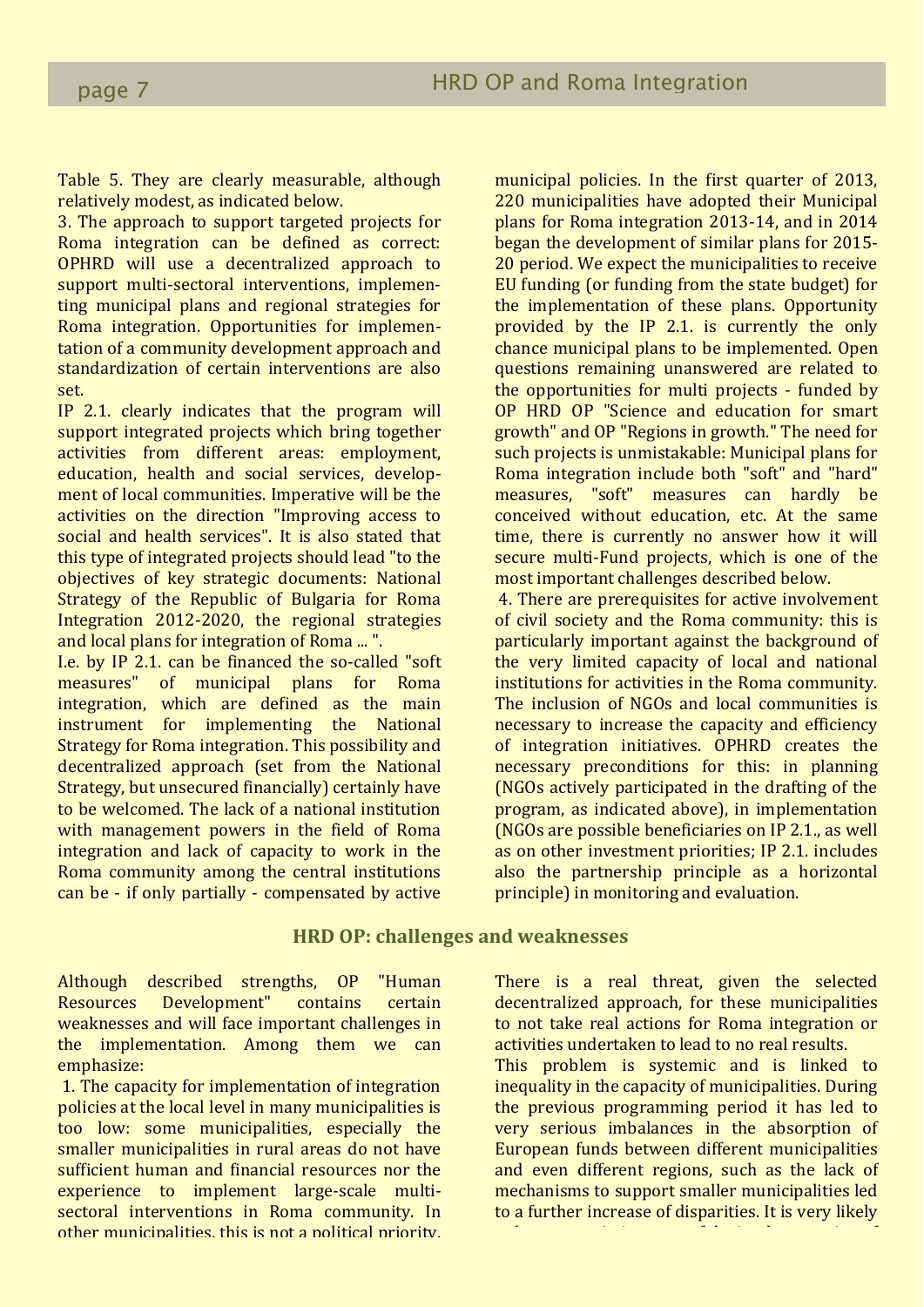to happen again in terms of the implementation of the IP 2.1. of this OPHRD. Measures are needed for that risk to be minimized;

2. Lack of appropriate institutional and administrative framework at the national level: to assist the municipalities in the preparation and implementation of multi-sectoral integration projects, to plan interventions and procedures, to monitor and evaluate. This problem is systemic and serious. Decentralized implementation of any policy requires a strong institution at national level to assist, coordinate and control participants from the local and regional levels. In essence, there is no such an institution in Bulgaria. Formally, these characteristics correspond to the National Council for Cooperation on Ethnic and Integration Issues, but it is a fact that it has no real power. The need of reform in the structure was declared for years, non-governmental organizations offer various options to strengthen its power, but at present it is not a fact. In 2012 was created an Interagency Working Group to resource Roma integration with EU funds, which had the chance to fill the descriptions deficit at least in terms of the use of European funds for the implementation of integration policies. It was chaired by the Minister for management of EU funds and it includes the respective deputy ministers responsible for the Managing Authorities of the key European programs, as well as representatives of Roma NGOs. Unfortunately, in 2013 it was stated more on administrative than on political level and it essentially stopped functioning.

OPHRD (as well as the Partnership Agreement) partially take into account the lack of appropriate institutional and administrative framework at the national level while acknowledging the preliminary convention 9.2. "A national strategic policy framework for Roma inclusion is set" as partially implemented and requires approbation of the national system for monitoring and evaluation. In any event, this is insufficient and will require compensatory mechanisms to replace this lack;

3. The planned budget and indicators to investment priority 2.1. are relatively low, although the IP 2.1. was included among the five so-called investment priorities of the so called "thematic concentration", the indicative budget set for it was about 130 million Ievs, about 6% of the program budget. This is not enough taking into account the fact that 220 municipalities prepared their Municipal plans for Roma integration and OPHRD is currently the only option for their funding. Of course, municipalities and other beneficiaries will be eligible on the other investment priorities as well, but it will mean submission and management of several projects that will be a big bureaucratic obstacle.

The indicators to that IP, even after they increase in September 2014 remain relatively low and unambitious: e.g. 17,740 Roma who after leaving the operation began to look for work or have a job or are involved with education / training or have received training or are involved in social and health services. Thus only 5% of people who define themselves as Roma will be reached, which is unlikely to lead to a serious boost in the process of Roma integration.

These weaknesses can be compensated by the fact that at the insistence of the European Commission and Roma organizations in the final version of OPHRD were included indicators related to Roma and in parts of the other investment priorities. I.e. activities for Roma integration shall be supported in the procedures financed by them. Moreover, the budget IP 2.1. (and any other IP) is indicative and in the presence of great interest and quality projects it can be increased. But this remains dependent on the extent to which above mentioned shortcomings will be overcome; 4. Bureaucratic obstacles facing integrated projects: multi-sectoral interventions for the implementation of municipal plans for Roma integration require integrated projects with at least OP "Science and education for smart growth" (to cover the entire spectrum of "soft measures"), and - at least in some municipalities - with OP "Regions in growth" / Program for rural areas (to include priority "Housing"). Unfortunately, there is currently no adequate legal basis for integrated projects. This strongly reduces the potential effectiveness of projects to be financed within the priority 2.1. of OPHRD. Indeed, the Council of Ministers Decree 107 / 10.05.2014, provides the opportunity for integrated projects, which are funded by more than one program. Unfortunately, the decree creates many bureaucratic difficulties requiring beneficiaries to sign a contract and, respectively, to report to two or more Managing Authorities. In practice this will mean to manage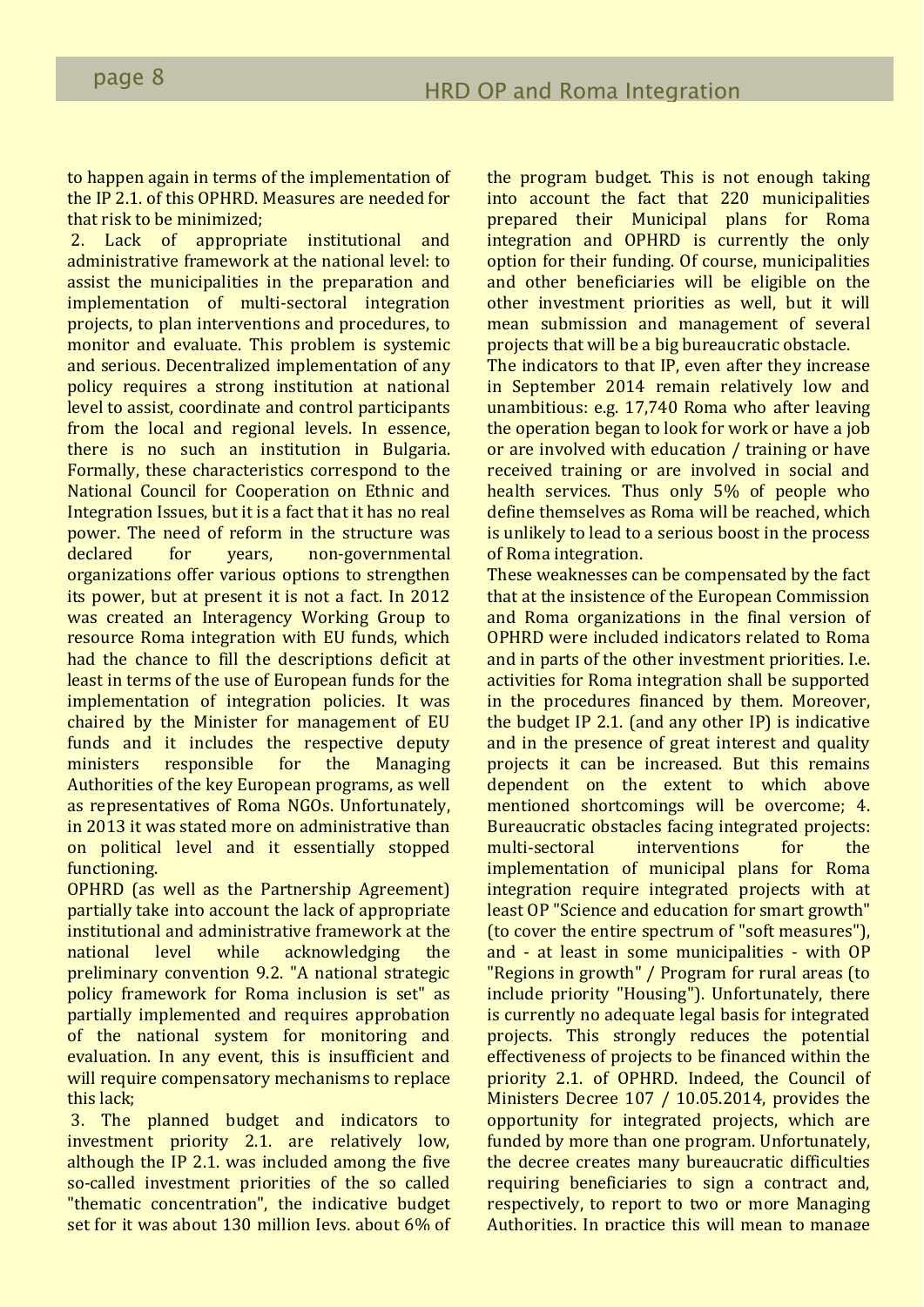and report various projects, which will discourage many potential beneficiaries.

Furthermore, OPHRD do not clear the boundary between direction "Improving access to education" of the IP 2.1. of OPHRD and OP "Science and education for smart growth": although this question covers three pages of OPHRD. Surely this will lead to serious problems in the Managing Authority, the Certifying Authority and especially to potential beneficiaries who would want to include activities to improve access to education in their projects. Unfortunately, the possibility of integrated projects between the two programs remains also uncertain as well as in which cases the project could be funded by both programs. The text of the OP HRD in this regard is unclear and requires serious interpretation: " one and the same beneficiary (e.g. municipality) and its partners (e.g. NGOs) that have an idea for activities in diverse areas (labor market, education, social inclusion, etc.), do not have to apply to two contracting authority with two separate projects to ensure sustainable integration of children and families from marginalized communities in an area, district or village. Through mechanisms for coordinated implementation of operations and where applicable - through "integrated operations" OP NOIR will complement initiatives in OPHRD, providing support to improve access to education for the target groups." The beneficiaries submitting project that want to finance the implementation of "soft" measures of municipal plans to integrate Roma will face the question: whether this can be done only through a project to OPHRD, through a mechanism for coordinated implementation of operations (such currently missing) or via a mechanism for integrated operations (which is also missing). There is a real danger for beneficiaries to be discouraged and to not apply. It is also a real danger if MAs OPHRD and OPSESG do not create extremely clear mechanisms for coordinated implementation of operations and integrated interventions, many costs to beneficiaries to become unverified.

## families from marginalized communities in an **POSSIBLE SOLUTIONS**

Challenges described above are surmountable. The Monitoring Committee and the Managing Authority can take a large part of the solutions. The others are the responsibility of the Deputy Prime Minister on management of EU funds Tomislav Donchev and the **Council of Ministers.** The council of Ministers of  $\mathbb{R}^n$ 

In different EU countries there are numerous examples of targeted investments in the less developed regions where they do not compete with other municipalities and the Managing Authorities are working to improve their capacity to implement are necessary interventions. An example is the<br>Hungarian program for the least developed nungarian program for the reast developed<br>microregions in the 2007-2013 period. Advantages meroregions in the 2007 2013 period: Advantages<br>of such an approach for equalizing territorial of such an approach for equalizing territorial disparities are many. It was recommended by the and interventions are many to the recommended by the EU framework for national strategies for Roma costs to beneficiaries to become unverified. integration, which require Member States to the necessary interventions. An example is the "identify, where necessary, those microdisadvantaged regions or segregated neighborhoods, where communities are the poorest, as using already available socio-economic and territorial indicators. " Such a requirement was set in EXAC 9.2. "Roma Inclusion".

This option was not used in planning OPHRD 2014-

This option was not used in planning OPHRD 2014- 20, due to many reasons. The main one is related to the lack of an appropriate institutional framework: the actual implementation of such a targeted approach - if only within the theme of Roma integration - would require the creation of units in MAs of OPHRD OPRG, possibly of OPSESG and regulatory changes in connection with the absorption of EU funds at national level. Apart from this, it will require a serious commitment of the Secretariat of NCCEII, which does not have the necessary human resource. Currently, there are several other possible solutions, namely:

1.1. Mandatory use of the partnership principle: funds in IP 2.1. must be spent by procedures for competitive selection of projects. It is announced the opening procedures to require mandatory partnership between the municipality and nongovernmental organization that works with the local community. If the procedure is used for direct financing, direct beneficiaries must be certain municipalities with their NGO partners.

Partnerships can compensate the lack of sufficient capacity of potential beneficiaries. Especially important is the partnership to be real, i.e. each partner has a clearly defined role. For example, every project on IP 2.1. showledge to 2.1. showledge to 2.1. showledge to 2.1. showledge to 2.1. showledge to<br>The component of the component of the component of the component of the component of the component of the comp

<sup>1.</sup> The lack of capacity to implement large-scale *multi-sectoral interventions in the Roma community*